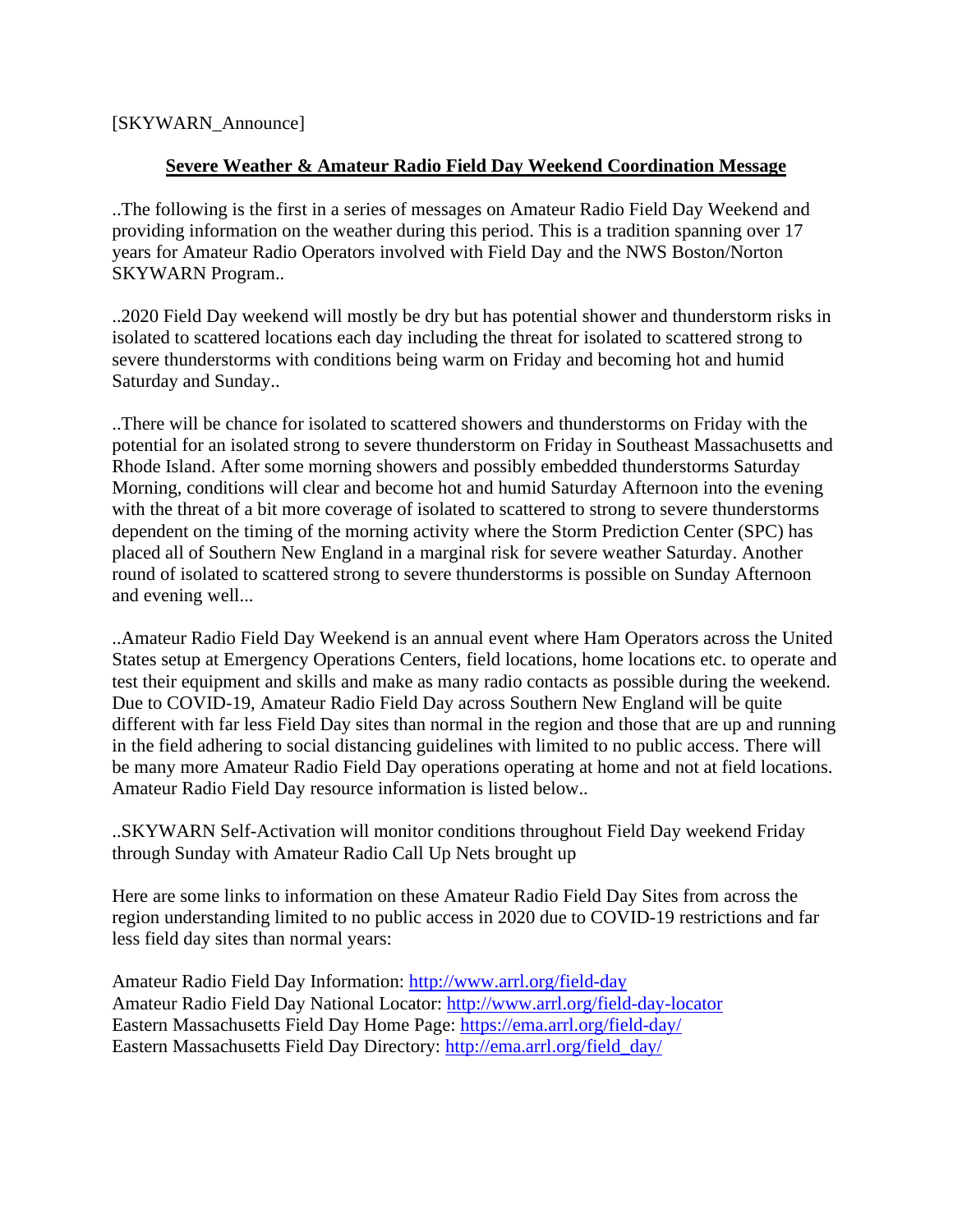ARRL President K5UR-Rick Roderick's Field Day 2020 Statement: <http://www.arrl.org/news/arrl-president-rick-roderick-k5ur-issues-field-day-2020-statement>

While most of Friday and the weekend will be dry, there will be scattered showers and thunderstorm chances each day and the potential for isolated to scattered strong to severe thunderstorms particularly on Saturday Afternoon and Evening and Sunday Afternoon and Evening with a more isolated chance for strong to severe thunderstorms in Southeast Massachusetts and Rhode Island on Friday. There will also be the risk for an area of showers and embedded thunderstorms Saturday Morning in portions of Southern New England and it will be the timing of that activity that determines the risk for severe thunderstorms later Saturday Afternoon and Evening. Coordination messages will be sent throughout the weekend to monitor the severe weather potential throughout Friday and the weekend.

Below are links to the NWS Boston/Norton Hazardous Weather Outlook, NWS Boston/Norton Enhanced Hazardous Weather Outlook and SPC Day-3 Convective Outlook for Saturday 6/27/20:

NWS Boston/Norton Hazardous Weather Outlook: <http://kamala.cod.edu/ma/latest.flus41.KBOX.html>

NWS Boston/Norton Experimental Enhanced Hazardous Weather Outlook: <https://www.weather.gov/box/ehwo>

SPC Day-3 Convective Outlook for Saturday 6/27/20: [https://www.spc.noaa.gov/products/outlook/archive/2020/day3otlk\\_20200625\\_0730.html](https://www.spc.noaa.gov/products/outlook/archive/2020/day3otlk_20200625_0730.html)

Amateur Radio Field Day sites are encouraged to bring a NOAA All-Hazards Weather Radio, monitor various cell phone weather apps where Amateur Operators may have those available and have a dedicated Ham Radio that can monitor their local SKYWARN Frequency for their area as a best safety and preparedness practice. Also sites that have mobile Internet capability can utilize that capability as a way to monitor for weather information. With Mobile Internet capability, utilizing Echolink to monitor the New England Reflector system on Echolink Conference \*NEW-ENG3\* Node: 9123/IRLP 9123 would be helpful as well. Please see the link below for the latest SKYWARN Frequency information for the region: <http://wx1box.org/southern-new-england-skywarn-frequency-list/>

During setup and takedown of Amateur Radio Field Day sites and even while operating, be sure to drink plenty of fluids and eat accordingly. Also having a jacket or sweatshirt during evenings as conditions cool and rain gear for any showers and thunderstorms etc. may also be useful while operating this year's Field Day. The link below features information on Heat Safety: <https://www.weather.gov/safety/heat>